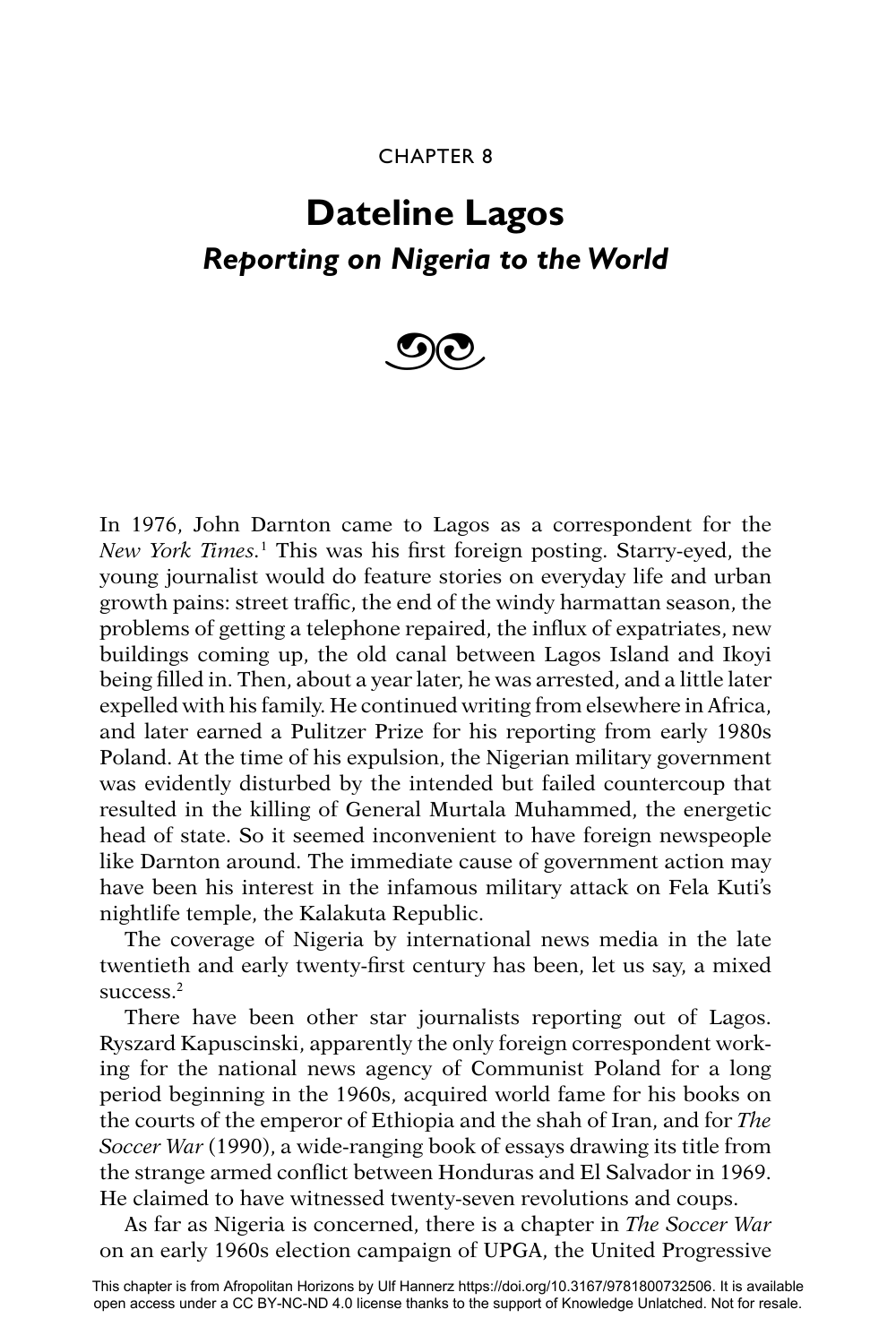Grand Alliance, a Yoruba-based opposition party. In another book of essays, there is Kapuscinski's  $(2001: 108-117)$  account of finding housing in central Lagos, in an alleyway where his neighbors are surprised to find a white gentleman standing in line with their children to get to the water pump. A Polish correspondent had much less funding for travel, accommodation, and other expenses than Western European or American correspondents, so he had to seek carefully for a place where he could stay.

Even as it may just about always have been a pleasure to read Kapuscinski, his reporting may have tended to be more poetic than precise. It is also true that he remained overtly loyal to the party at home, while privately less so—as long as the regime lasted, anyway. That meant that, after 1989, he had a past to deal with, and, in the intellectual and political upheavals of post-Communist Poland, commentary on Kapuscinski continued after his death in 2007.3

Much of the time, however, international news reporting on Nigeria has been based elsewhere, done from a distance or by way of brief visits. I learned some more about this in the late 1990s and early 2000s as I engaged in a study of the work and life of foreign correspondents, and had Africa reporting as one of my central interests. The main site for this part of my study was in Johannesburg, South Africa. In Richmond, a small suburban enclave a little to the west of central Johannesburg, there were two buildings a couple of minutes apart from one another, where a great many of the foreign news media organizations in Johannesburg had their offices. In one of them I found the Associated Press, CNN, the *Los Angeles Times*, *Newsweek* and some others; in the other, rather larger building, there were around twentyfive to thirty media or media-related offices. From those two buildings in Richmond, a very considerable proportion of news out of Africa spread over the world. Many of the news organizations had one "Africa correspondent," in principle responsible for covering some forty-five countries south of the Sahara. Johannesburg was a logical location for the purpose. It was the main city of what for economic and other reasons seemed to be the most important country of the continent. Even if it was far to the south, it had reasonably good air connections, while regular traffic between African countries was otherwise deficient. Johannesburg could also offer comfortable living conditions, not least for those correspondents who had brought their families.

The journalists—whether print, radio, or television people—would certainly travel out of there to other parts of Africa on reporting business. But, as such trips were likely to be expensive, their head offices, wherever they were in the world (mostly Europe and North America), would tend to limit them. The editors and management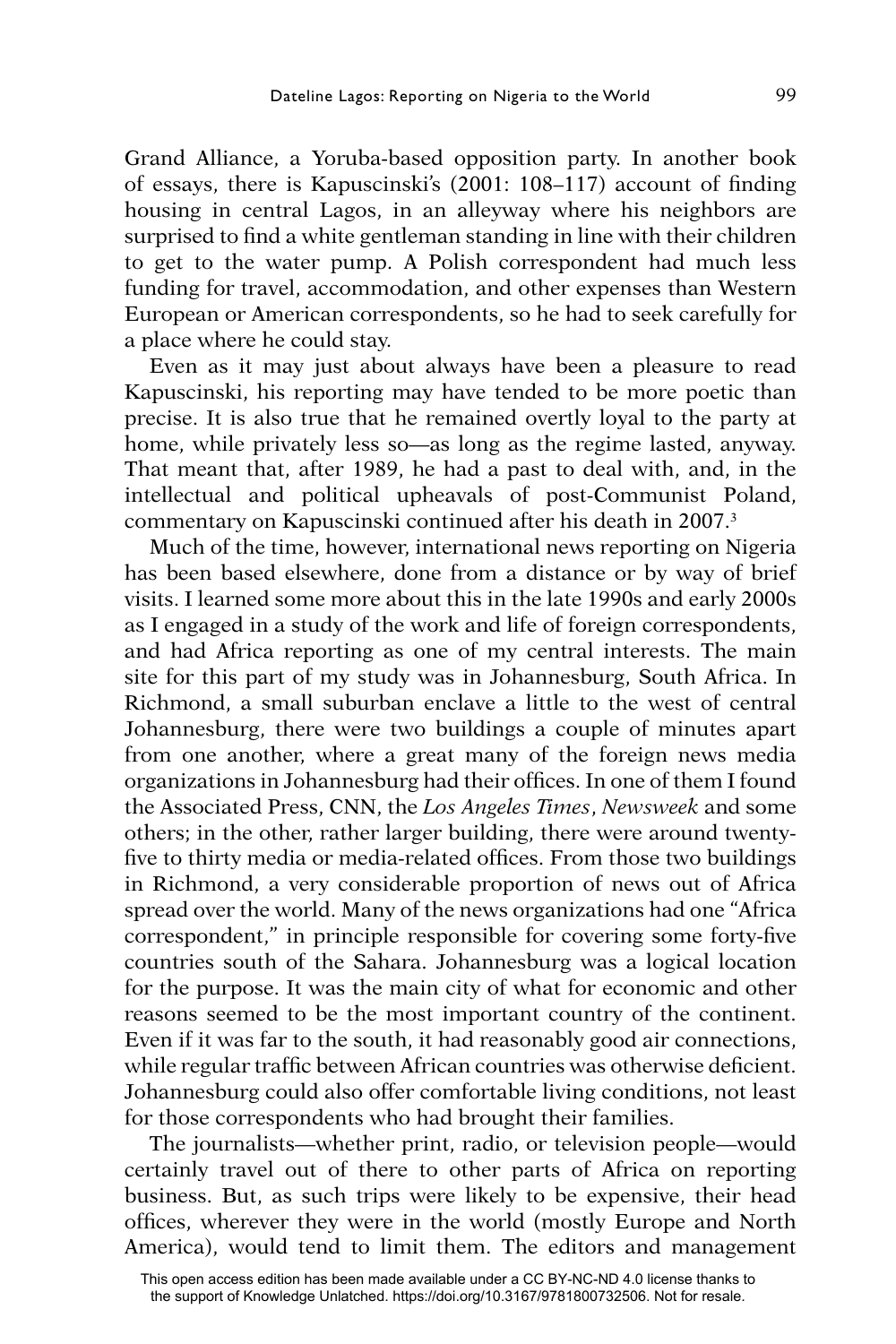might see the coverage of "hard news" as inevitable, but tended to be unenthusiastic about softer feature stories of various kinds. "Hard news," however, tended to be bad news: about coups, civil wars, epidemics, natural disasters. And so the outside world was offered a somber view of what happened on the continent. "Afro-Pessimism" became a 1990s word. Not that the continent was without problems, but one might ask if the economics of the international news business did not contribute to generating such outside understandings.<sup>4</sup>

Hard, bad news, of course, would tend to be complemented by stories about wildlife. Distant audiences seemed forever interested in elephants and chimpanzees, and giraffes look good in pictures. But this would favor the east and south of the continent, rather than the west.

There is a parody of quick news media travel in Chibundu Onuzo's *Welcome to Lagos* (2017), describing a British talk show star's journey to Lagos, flying first class alone, with his technicians and makeup artist further back in the plane. He was to interview a Nigerian exminister about a corruption scandal transforming into something like a Robin Hood tale (see chapter 5); knowing very little about Nigeria, he nevertheless had expertise in talking to people.

While in Johannesburg, I was curious about what those roving correspondents could tell me about their experiences in reporting on Nigeria. In fact there was not so much of it. Under the dictatorship of General Abacha, the tendency was to think that the fewer foreign journalists were around, the better—thus, not to let so many of them into the country. Some made their entry on tourist visas, but many would hold this unprofessional, as well as dangerous. The Africa correspondent for the *Guardian* at the time, Chris McGreal, described how he had flown into the country shortly after the execution of Ken Saro-Wiwa, writer/environmentalist/politician, an event which did call for international attention (see chapter 18). Somehow nobody had checked whether he was really accredited, so he even made his way into an official dinner where Abacha was making a speech, and went on to Ogoniland, Saro-Wiwa's homeland in the southeast. And there the state governor had wondered why so few foreign journalists came to see him—apparently unaware that mostly they were not allowed into the country. To McGreal, this was all an intriguing mixture of despotism and inefficiency.

A little later, on the other hand, international news media people clearly flocked to Nigeria, and this could have unexpected consequences. It was toward the end of the 1990s, as I was engaged in my study of the foreign correspondents, but at home in Stockholm, and watching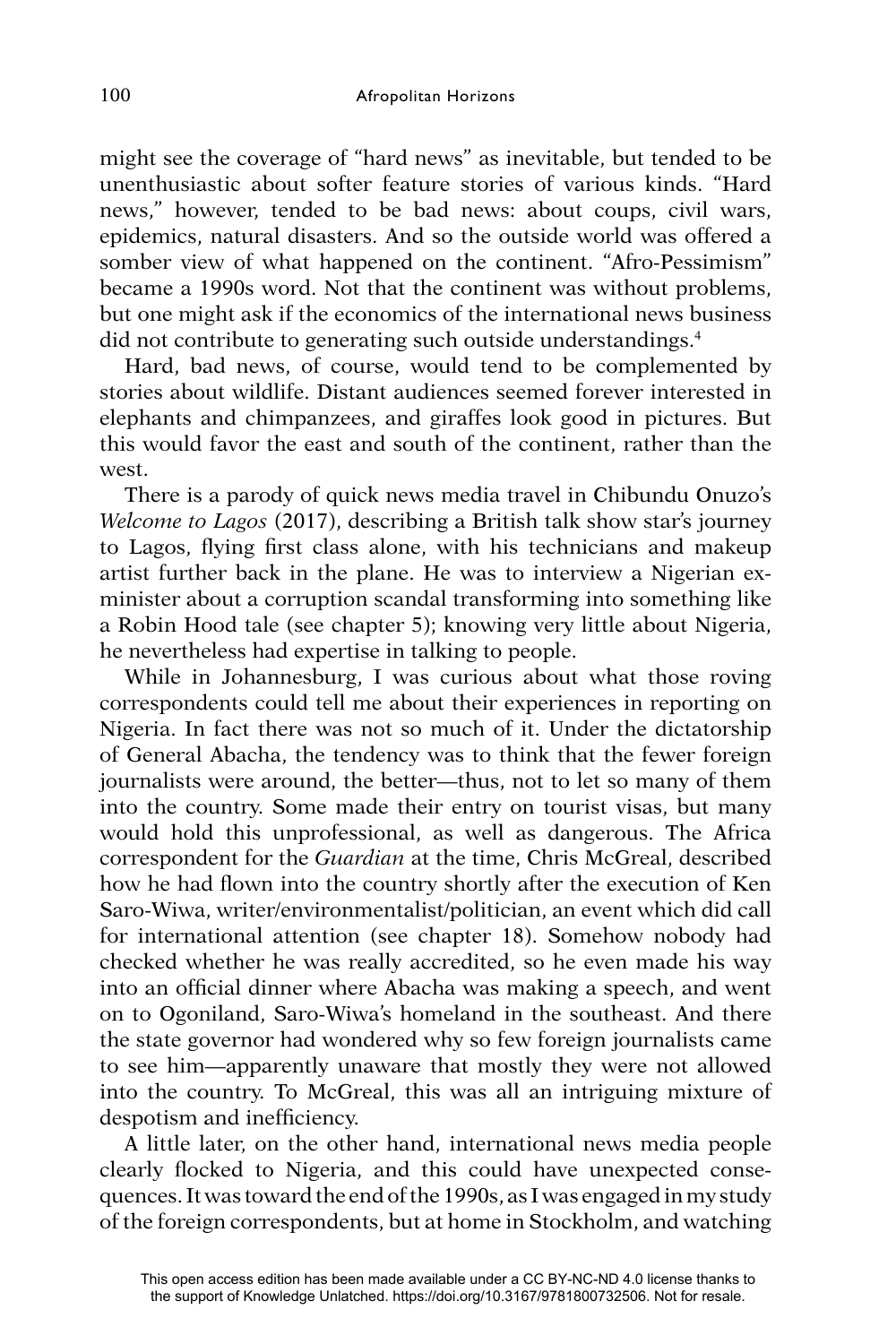the evening news on CNN International. Then suddenly something unexpected came up. Catherine Bond, an Africa correspondent usually stationed in Nairobi, was on the screen reporting from Kafanchan! Then in a day or two, the *New York Times* also reported from my Nigerian town.

The emir of Jemaa, Hausa traditional ruler of the area where Kafanchan is located, had died, aged 95—I suspect that his age was really somewhat uncertain and approximate. In fact, his rule had been shaky. His dynasty had arrived in the early nineteenth century as an outlier of the Fulani-Hausa Muslim jihad led by Usuman dan Fodio. It exacted tribute from the local farming populations and took some of their members as slaves. The system of indirect rule introduced by Lord Lugard actually strengthened the power of the Jemaa emirate, as it now also had British support. But then these local ethnic groups in large part adopted Christianity as both an ideology and an organizational resource in resisting Muslim domination, and, by the 1990s, they were certainly expecting that when the old emir died, that would be the end of the emirate. Yet now, suddenly, it was announced that his son would succeed him in the office. Locals rose in violent protest. The emir's palace had been set afire, and the new emir had fled. The uprising had caused a number of deaths.

This could indeed seem like something worth reporting on, but I suspected that the international news attention to Kafanchan was a case of serendipity. After the long period of dictatorship under General Abacha (who had recently died under mysterious circumstances), Nigeria was returning to civilian rule. And the newly elected president was just taking up office, so members of the world news media gathered for the event in Abuja. Then, as one of its last actions, the departing military junta had decided to let the Jemaa emirate continue in power. At least some of the media people heard of the resulting unrest, a few hours' drive away, and hurried over there. I doubt that either CNN or the *New York Times* have reported from Kafanchan since then.

Then for some time there was Boko Haram (trans. "Ban Western education"), and especially its kidnapping of a few hundred teenage girls from a boarding school in Chibok—"the Chibok girls," drawing the attention of the world to Nigeria. The Bring Back Our Girls campaign had the support of First Lady Michelle Obama, as well as Nobel Peace Prize laureate Malala Yousafzai.

But again, some of the reporting was by Africa correspondents in Johannesburg. Other newscasts were from Lagos, in the southwest corner of Nigeria, about what was happening in the northeast (particularly in the state of Borno). It irritated me repeatedly that on radio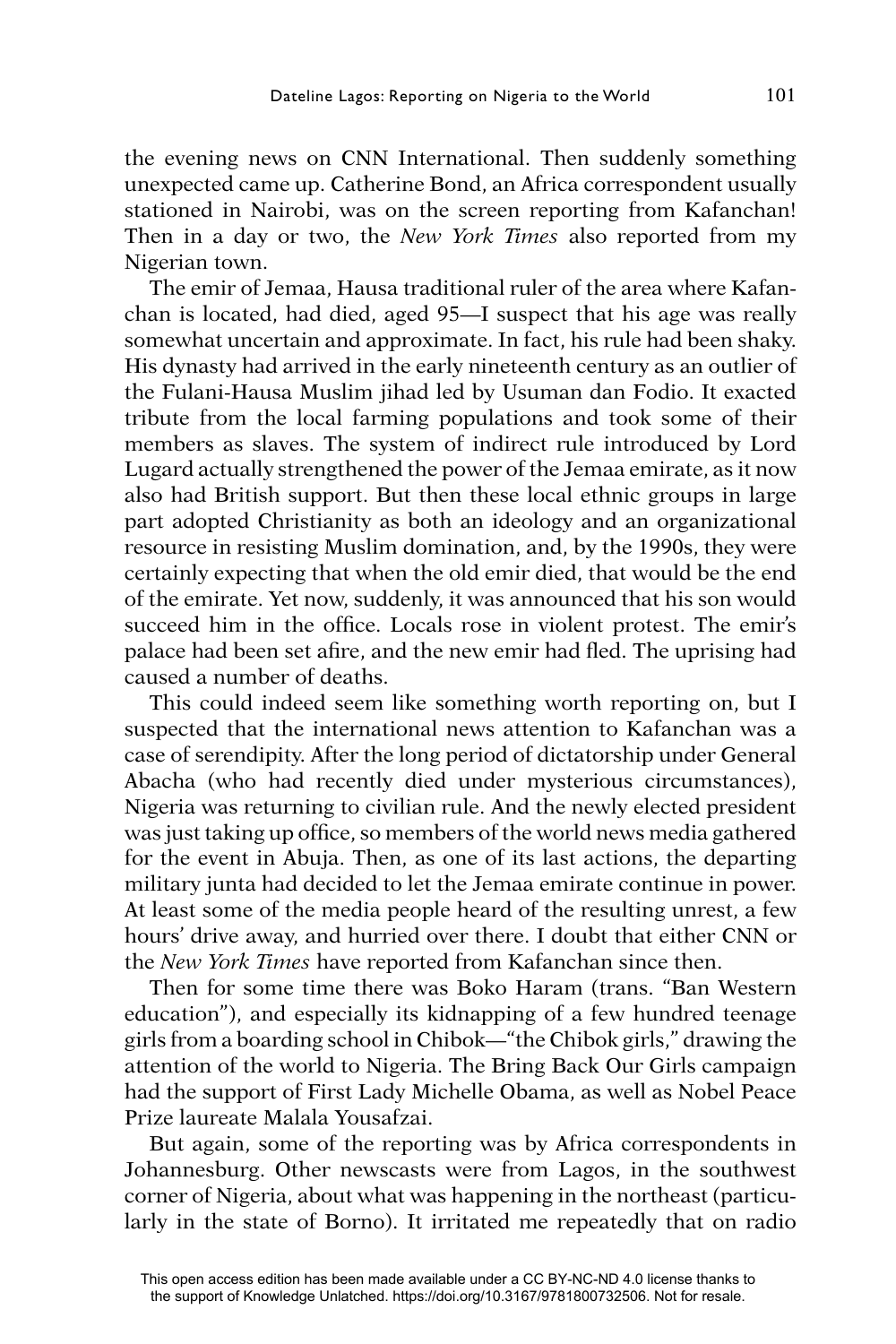and television, there were all those references to Maidu*gu*ri—not Mai*du*guri. One might think that was a minor nuisance, the reaction only pedantry on my part, but it suggested that the reporters had not *spoken* to anybody with local knowledge. They relied entirely, it seems, on written sources on the web, which taught them nothing about pronunciation.

After some years, finally, came the small book *The Chibok Girls* by Helon Habila (2017). Habila's probably best-known, acclaimed novel, *Oil on Water* (2011), is a tale of the troubled Niger Delta, with the oil industry and government troops on one side and local armed rebels on the other.5 It is the lively story of the presumed kidnapping of the wife of a British oilman, as seen through the eyes of a young Nigerian reporter trying to cover that story. So this was journalism in fiction, dateline Port Harcourt, on violence in the southeast of the country. *The Chibok Girls* was nonfiction journalism in the violent northeast, dateline Maiduguri.

Habila's reporting on Boko Haram could draw on the fact that he knew the area. He was a member of the small Tangale ethnic group, the son of a Christian preacher, and had his childhood in the city of Gombe, not very far from Chibok. Gombe was the capital of a Muslim emirate, so Habila grew up surrounded by Muslims. But it was also in the border area of what has been known, in politico-cultural terms, as the Middle Belt of Nigeria, in large part Christian and opposed to the Muslim domination of that North, of which it was somehow also a part. (In fact, Kafanchan and its surroundings, a considerable distance away, shared much of the same nineteenth- and twentiethcentury history.) So Helon Habila understood Chibok, which was another Christian enclave in the North, and could portray both it and Maiduguri insightfully, as well as colorfully. In Maiduguri, he could talk in Hausa to his taxi chauffeur, member of a trade that is often a first source of information to fly-in foreign correspondents; but he could even detect the Kanuri accent. The Kanuri are the largest ethnic group in Borno State. Habila discovered, too, that the view of the problems of modernity held by this driver were not so different from that of Boko Haram.6

He could also talk to some of those Chibok girls who had escaped, in Chibok. They remembered that their Boko Haram captors had called them infidels and prostitutes. Now they wanted to go to the university and become doctors.

Helon Habila, of course, was not quite a "foreign correspondent." The Gombe childhood clearly helped his entry into the Boko Haram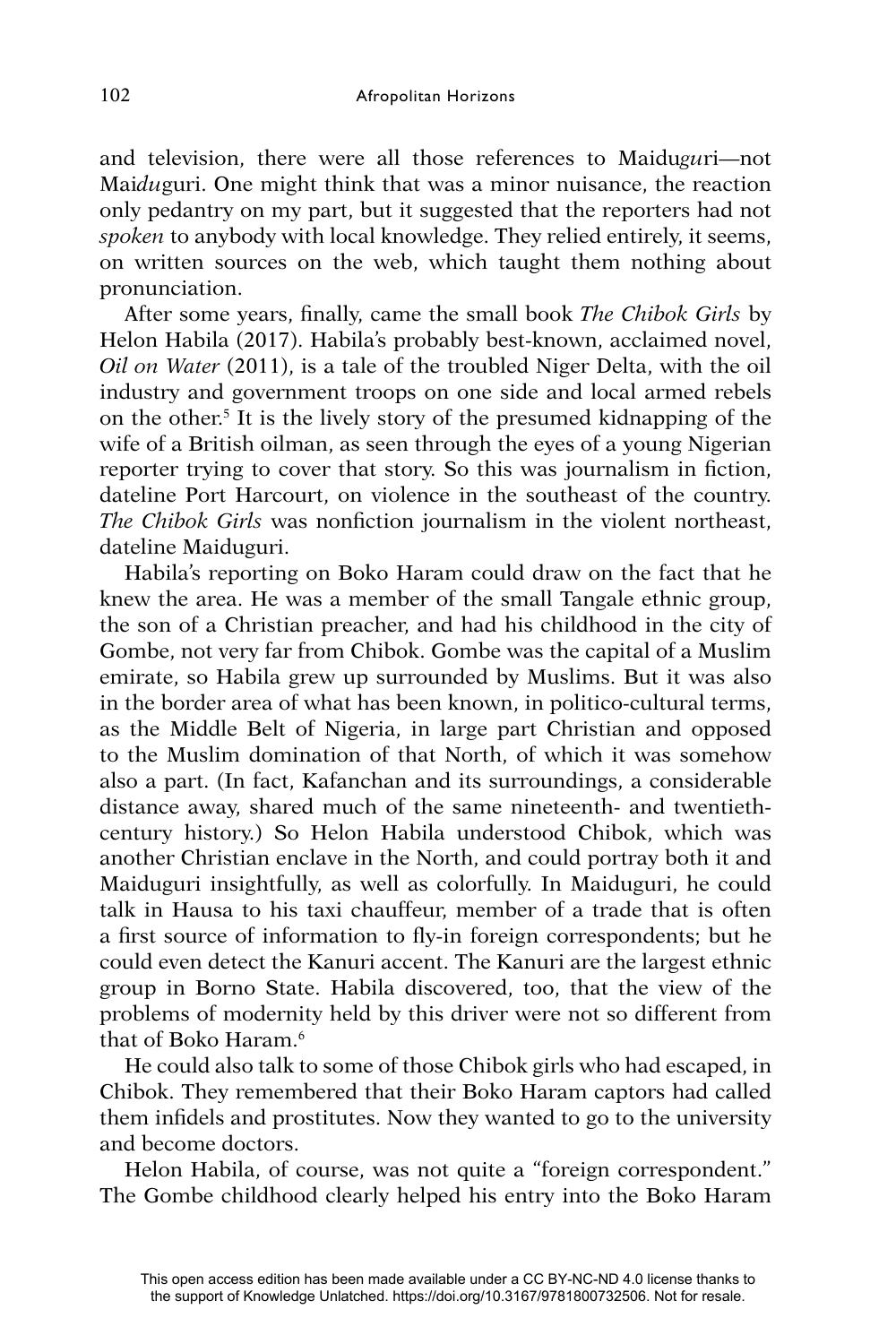world and its local counterworld. However, when he published his report, he was an associate professor of creative writing at George Mason University in suburban Virginia, outside Washington, DC.

## **Notes**

- 1. I draw for this paragraph on the *Wikipedia* article on John Darnton, and on two of his *New York Times* articles (Darnton 1976, 1977). In chapter 9 we turn to a novel by his wife, Nina Darnton, drawing on her Lagos experience. The prominent (and anthropologically inspired) historian Robert Darnton, specialist on French cultural history, is John Darnton's brother. Later on, it seems to have been another *New York Times* correspondent, Norimitsu Onishi (2002), who coined the term "Nollywood" for what was to become one of the world's largest movie industries. It was also Onishi (1999) who reported from Kafanchan, in an article referred to later in this chapter.
- 2. One of the most successful reports on Nigeria, a long step away from dayto-day coverage, is Karl Maier's *This House Has Fallen* (2000)—the title is a quote from Chinua Achebe—appearing after the end of the difficult 1990s and the Sani Abacha regime. Maier was Africa correspondent of the *Independent*, the London newspaper. Kafanchan and its surroundings are briefly portrayed in the book as well.
- 3. A review of Kapuscinski's life and work by his friend Artur Domoslawski (2012) itself became a bestseller, and earned an English Pen award.
- 4. Some twenty years later, international reporting would seem not so entirely Afro-Pessimist. Dayo Olopade, Nigerian-American journalist with three degrees from Yale University and a record of reporting to a variety of American newspapers and journals, has a hopeful book describing her beat (including Nigeria): *The Bright Continent* (2015).
- 5. In a later novel, *Travellers* (2019), Habila takes his readers to Europe and tells of encounters among refugees, exiles, students, artists, and others of varying African backgrounds, in Berlin, Basel, London, etc. Nigeria and Nigerian identities appear marginally here, although at the end a refugee with a particularly dismal path through life reminisces in a written note about his experience of a terrorist movement, which is obviously Boko Haram.
- 6. On Boko Haram and the Chibok girls, there is also a book by Isha Sesay (2019), sometime CNN reporter of Sierra Leonean background. And there is Edna O'Brien's novel *Girl* (2019), the first-person narrative of a young female, captured and prematurely forced into motherhood and adulthood, then escaping and finding a new life with her baby daughter; a book remarkably based on field studies in Nigeria by the author, then in her late eighties. While she may not have been in the Boko Haram heartlands, the acknowledgments at the end of the book show that she has been to Abuja and to Jos, and to Fulani camps in Kaduna State. She had found informants as well in the Nigerian Houses of Praise scattered